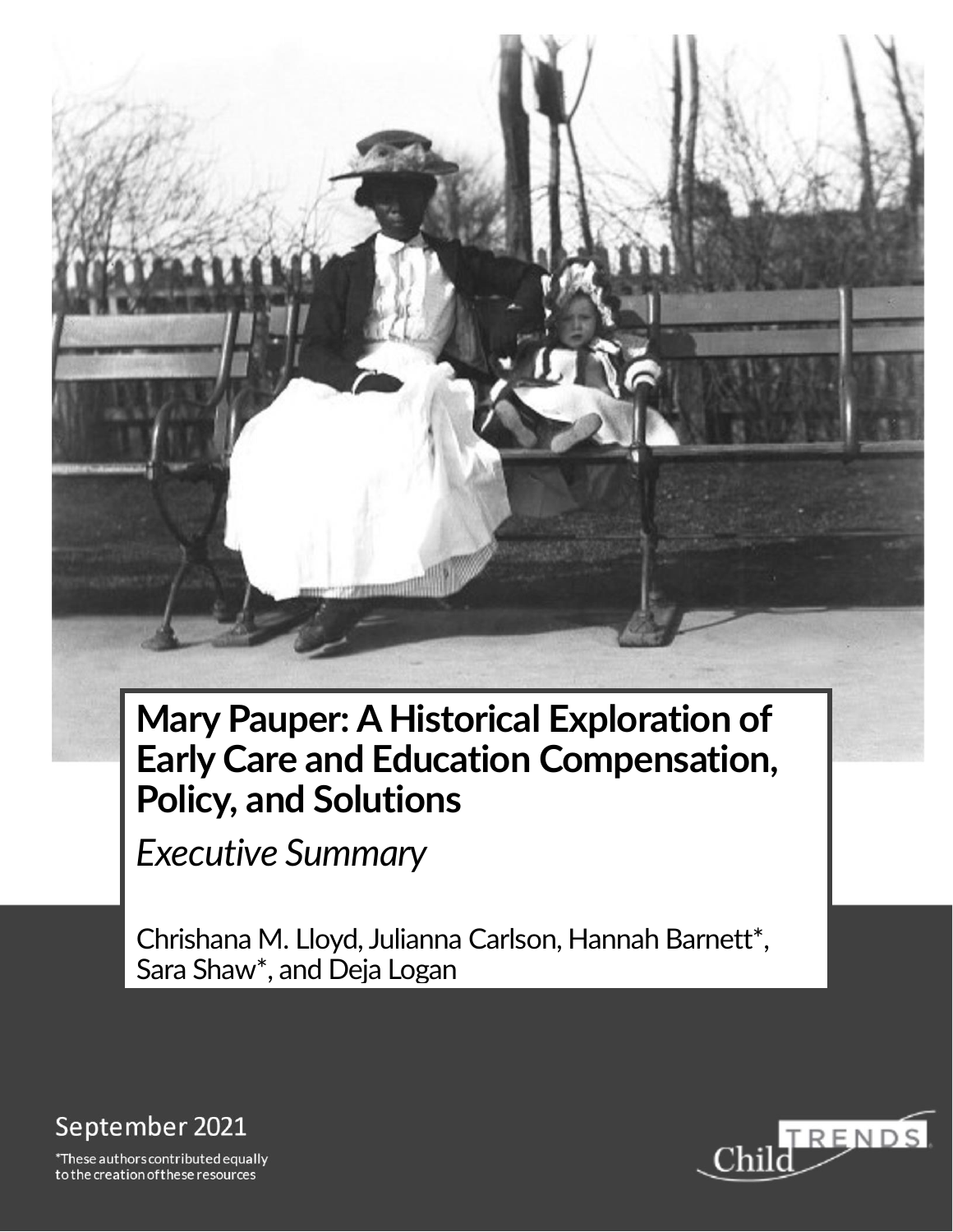### **Introduction**

High-quality early care and education (ECE) is critically important. It supports children's physical, emotional, and cognitive development; enables parent and caretaker participation in education, training, and employment; and contributes to the country's economic productivity.<sup>1</sup> Despite this critical importance, the ECE workforce is undervalued and poorly compensated. This issue is even more challenging for Black, Native American, and other ECE professionals who have been minoritized.

Insufficient compensation, which includes salary, wages, and other benefits or supports (i.e., health insurance, retirement savings, paid sick leave, or paid vacation time), has remained a significant barrier to creating an accessible, high-quality ECE system. Inadequate compensation also impacts ECE professionals' well-being and fuels high rates of turnover, which in turn can have a negative impact on children's healthy development and school readiness.<sup>2</sup> In addition to compensation, access to opportunities for preparation (i.e., education and professional development) is another barrier that impacts ECE professionals and the children they serve.<sup>3</sup>

The poor compensation of the ECE workforce and challenges related to their preparation are a byproduct of the low value placed on child care in the United States. This devaluing of child care and the workforce has deep historical roots and is inextricably bound in patriarchy, the institution of chattel slavery, and the country's perceptions of women, particularly Black women. These sexist and racist perceptions have been embedded into federal, state, and local policies since the country's inception, impacting the funding and structure of the ECE system that we have today.

The COVID-19 pandemic has exposed and amplified the challenges of the ECE workforce while simultaneously providing a unique opportunity to reimagine the ECE system, including issues related to compensation and preparation. Increased public awareness and perception of the value of child care has placed ECE at the center of conversations related to the stability of families. As increasing numbers of people, including policymakers, recognize ECE as an essential part of the country's economic recovery, there is a window of opportunity to advocate for policies that advance large-scale change.

#### **A Note on Intersectionality:**

Throughout these resources, we review and attend to the ways in which history has shaped the experiences of Black and Native American people in the U.S., particularly women. Race and gender, however, are just two facets of one's identity. We understand the ECE workforce is complex and that ECE professionals have a multitude of identities, experiences, and characteristics that impact their existence including sex, gender, economic status, wealth, class, race, ethnicity, nativity, language use, ability status, and others. We focus primarily on the intersection of racism and sexism in this work (particularly as they impact Black and Native American women) given the history of attempted eradication, displacement, subjugation, and oppression of these individuals and the devastating and reverberating effects these activities have had. We also recognize the ways in which this much needed approach may limit the implications of our work.

<sup>&</sup>lt;sup>1</sup> Bartik, T. J. (2011). Investing in kids: Early childhood programs and local economic development. Institute for Employment Research, 11-112. https://doi.org/10.17848/9780880994002

<sup>2</sup> Caven, M., Khanani, N., Zhang, X., & Parker, C. E. (2021). Center- and program-level factors associated with turnover in the early childhood education workforce (REL 2021–069). U.S. Department of Education.

https://ies.ed.gov/ncee/edlabs/regions/northeast/pdf/REL\_2021069.pdf

<sup>3</sup> Allvin, R. E. (2019). Making connections. Radical transformation in higher education is required to achieve real equity. *Young Children, 74*(5). https://www.naeyc.org/resources/pubs/yc/nov2019/highered-required-to-achieve-equity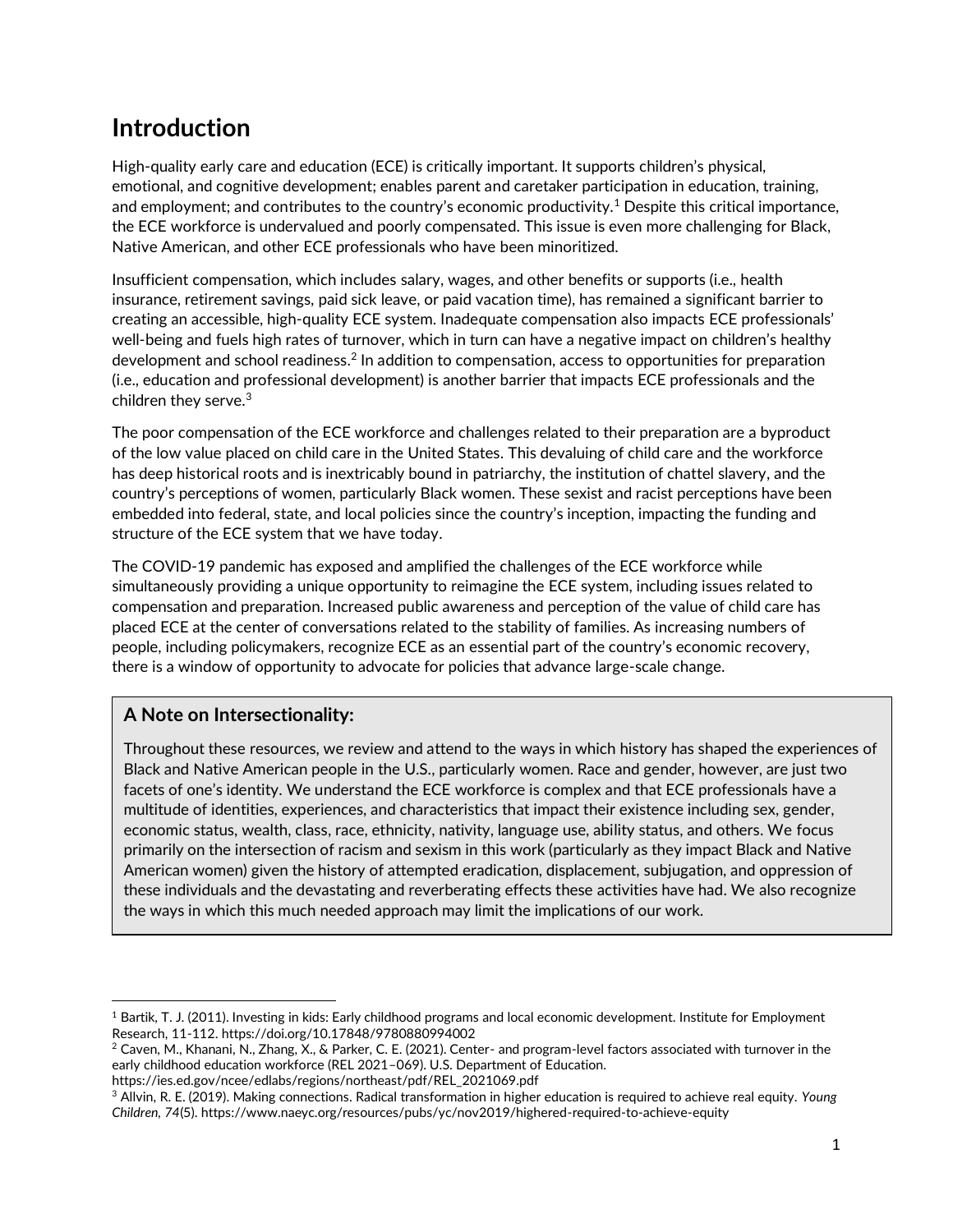Recognizing the need for a greater understanding of the historical context shaping the policies that impact ECE professionals, the Early Educator Investment Collaborative commissioned two papers to map the history of systemic racism and sexism in the U.S. and the ways in which they have influenced, and continue to influence, ECE policy and practice, with a focus on the compensation, preparation, and stability of the ECE workforce. The hope is that these papers will serve as a common source of information and understanding that can help to inform efforts to address workforce challenges.

The first paper, a landscape scan, examines how three dominant themes – race, gender, and class – have fundamentally shaped perceptions of child care and the policies that impact the ECE workforce. The second, a policy white paper, presents considerations for policymakers responding to the growing crisis in the ECE workforce, and poses the question – how can we use policies to address racial and gender inequities, instead of allowing those inequities to grow?

# **Methods**

These papers are based on a targeted landscape scan of research and other literature relevant to the history of structural racism and other forms of institutional oppression in the field of ECE. The scan focused on the history of the U.S. from the ~1400's to present, highlighting key events such as the genocide and relocation of American Indians and the period of enslavement of Black individuals with African heritage and its aftereffects (i.e., policies of de facto and de jure racism/oppression).

To complete this scan, a series of key word and phrase searches using ERIC, Google Scholar, JSTOR, and ProQuest to identify relevant peer reviewed and academic literature were completed. Google was also used to identify relevant gray literature (e.g., book chapters, policy briefs and reports) and journalism pieces (e.g., blog posts, magazine and newspaper articles, op-eds, podcasts, and videos). Resources that had an intersectional focus, written from either a racial equity lens or feminist/womanist lens were of key interest. Over 200 resources were reviewed, categorized, tabled and summarized.

Importantly, well-documented data limitations—for instance, limited sample sizes and the invisibility of certain populations—constrained our ability to make firm linkages between ECE and compensation or preparation for minoritized populations such as Hispanic, Asian American, and Native American populations, including American Indian, Alaska Native, Native Hawaiian, and Other Pacific Islander people.4, 5, 6 Additional attention to these populations would be beneficial to rounding out this work.

# **Landscape Scan: historical antecedents of systemic racism and other forms of oppression on the ECE workforce**

This paper presents relevant contextual events, factors, and prevailing ideologies—emphasizing race, gender, and class—that in turn influenced the perception and creation of policies and laws tied to ECE, the ECE workforce, and workforce compensation. The landscape analysis covers five distinct periods in U.S. history, beginning in the 1400s and ending at the present day. The paper traces the origins of structural racism, sexism, and other forms of oppression across the last four hundred years and links them to their impact on the ECE workforce today. Several key themes emerge across these periods of history:

<sup>4</sup> NCAI Policy Research Center. (n.d.). The asterisk nation. https://www.ncai.org/policy-researchcenter/research-data/data <sup>5</sup> Golden-Vasquez, A. (2019). The invisible Latino in America. Aspen Institute.

https://www.aspeninstitute.org/blog-posts/the-invisible-latino-in-america/

<sup>6</sup> Asian Americans Advancing Justice. (n.d.). FAQs: Data disaggregation and Asian Americans. https://censuscounts.org/wpcontent/uploads/2019/03/FAQs-on-Data-Disaggregation-and-AsianAmericans.pdf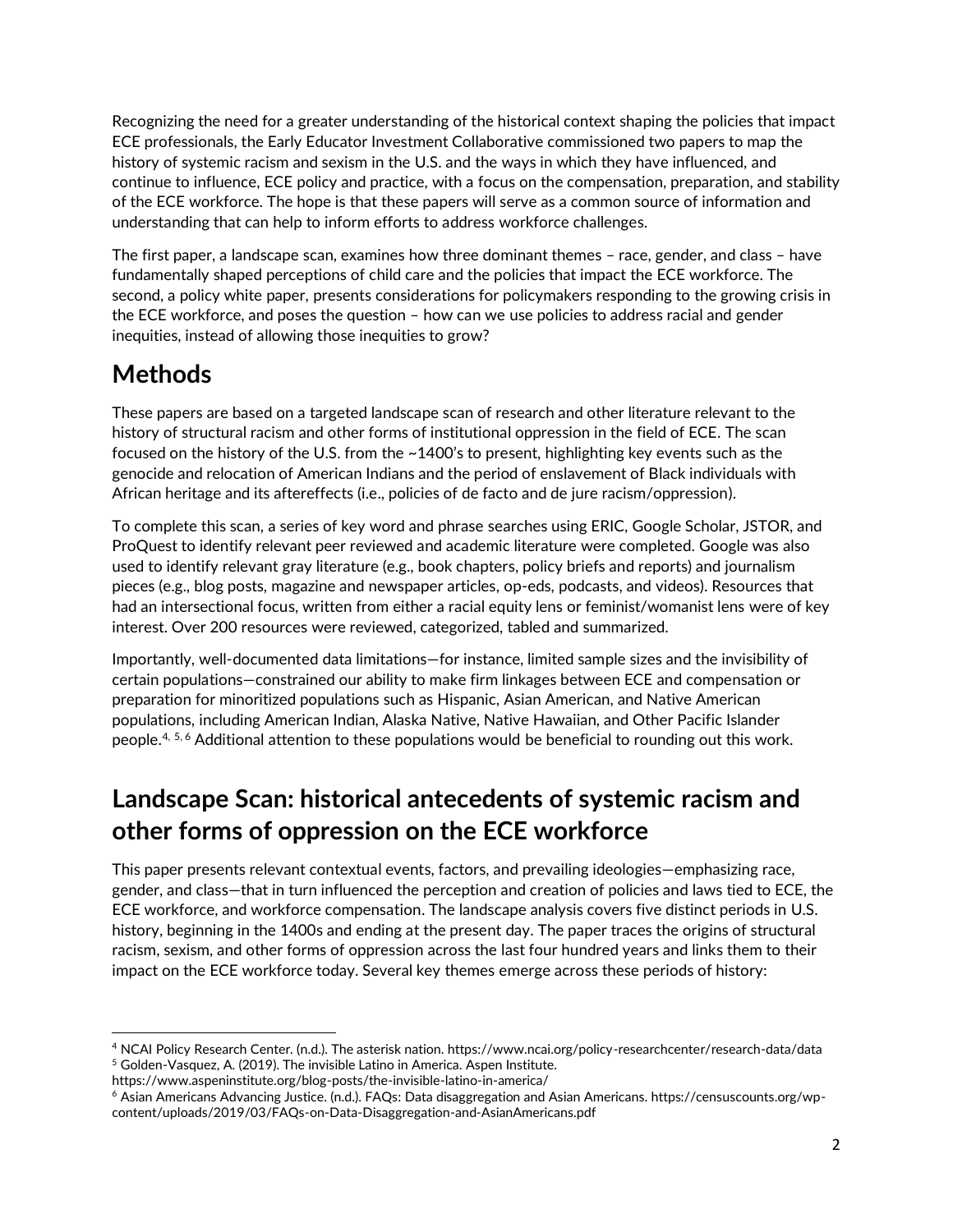- 1. **Black, Native American, and other women who have been minoritized have experienced overlapping systems of discrimination and oppression (e.g., racism and sexism) throughout history.** Understanding the intersection of race, gender, and class (along with other identities or experiences) is key to understanding the entrenched, structural inequities that exist today for ECE professionals. Women who are minoritized and women of color in the ECE workforce experience compensation disadvantages because of their gender, occupation, *and* race. For example, even after accounting for factors such as education level or work setting, Black ECE professionals earn less than their White counterparts.<sup>7</sup> This is not a new phenomenon. Throughout history, the labor of Black women has enabled the gains of White women: from the ways White women gained wealth through the inheritance and ownership of enslaved people in the  $18<sup>th</sup>$  and  $19<sup>th</sup>$  centuries<sup>8</sup> to the ways in which the labor of Black domestic workers enabled White mothers to enter the professional workforce in high numbers in the 20<sup>th</sup> century.<sup>9</sup>
- 2. **Ideas about the value of child care are rooted in racist and sexist ideologies and stereotypes that can change based on circumstances.** The U.S. was founded on racist and sexist ideologies including the theft of land and labor and the superiority of White patriarchal culture. These ideas have been reflected in laws and policies over the centuries. The devaluing of child care reflects a longstanding public perception of child care as "women's work" – an unskilled, domestic task not deserving of respect or adequate compensation. This has been especially true for women who are minoritized and women of color, who have been "literally and effectively coerced into domestic labor" for centuries, for little or no compensation.<sup>10</sup> These issues are also inextricably bound in class.

Importantly, these ideologies are subject to change. During World War II, the federal government passed the Lanham Act, establishing a system of federally subsidized child care facilities to support the high number of women entering the workforce to support the war effort.<sup>11</sup> While these centers were short-lived, this is a clear example of federal policies responding to a shift in public perception about the value of child care. In recent years, the COVID-19 pandemic has led to a similar increase in public awareness about the vital role child care plays in the stability of families and the economy.

3. **Policies and laws are both a vehicle for maintaining and disrupting systemic oppression.**

Throughout history, racism and sexism have been embedded into laws and policies at all levels (e.g., federal, state, and local). These policies have been used to systematically discriminate against Black women and other women who have been minoritized. At the same time, policies – especially on the federal level – have been an important vehicle for disrupting this discrimination and promoting equity, although tensions abound between federal policy and state and local rights. For example, as constitutional amendments at the federal level abolished slavery and gave basic rights and citizenship to Black Americans in the  $19<sup>th</sup>$  century, a strong backlash emerged at the state and

 $^7$  Austin, L., Edwards, B., Chavez, R., & Whitebook, M. (2019, December 19). Racial wage gaps in early education employment. Words on Workforce. https://cscce.berkeley.edu/racial-wage-gaps-in-earlyeducation-employment/

<sup>8</sup> Jones-Rogers, S. (2019). *They were her property: White women as slave owners in the American South*. New Haven, CT: Yale University Press.

<sup>9</sup> Daniels, J. (2014, March 4). The second wave: Trouble with White feminism. Racism Review.

http://www.racismreview.com/blog/2014/03/04/second-wave-white-feminism/

<sup>10</sup> Ullrich, R. Hamm, K., & Herzfeldt-Kamprath, R. (2016). Underpaid and unequal: Racial wage disparities in the early childhood workforce. Washington, DC: Center for American Progress. https://cdn.americanprogress.org/wpcontent/uploads/2016/08/01073800/NSECE-report2.pdf

<sup>11</sup> Herbst, C. M. (2017). Universal Child Care, maternal employment, and children's long-run outcomes: Evidence from the US Lanham Act of 1940. Journal of Labor Economics, 35(2), 519-564.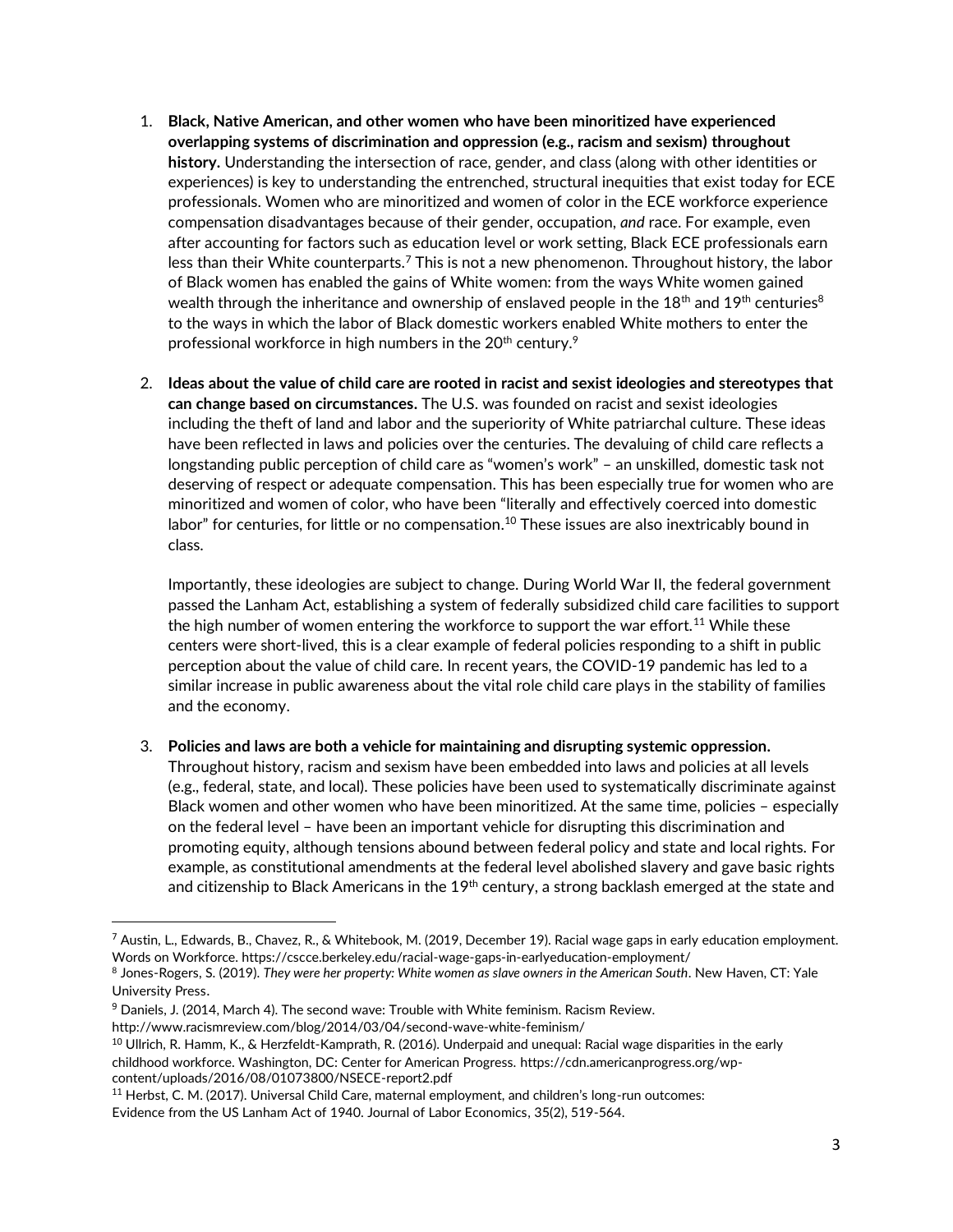local level in the form of Jim Crow laws and Black Codes, resulting in policies that put Black people –especially Black women—at a significant economic disadvantage.<sup>12</sup>

These tensions between federal, state, and local policy are an ongoing challenge that has persisted into the  $20<sup>th</sup>$  century. As an example, Head Start was created in 1965 in part to address racial disparities related to poverty. The federal-to-local funding structure was designed intentionally to circumvent the ways states, particularly those in the south, refused to spend money on or include Black children in state-funded human service or ECE programs.<sup>13</sup>

# **Policy White Paper: addressing inequity in compensation and preparation of the ECE workforce**

To date, the policies and programs that have been enacted to address the compensation and preparation of the ECE workforce are generally focused on a narrow set of outcomes and are not aimed at transforming the overarching systems or structures that have maintained and perpetuated inequity. The second paper provides an overview of the current challenges facing the ECE workforce, shares examples of policies and programs aimed at addressing compensation and preparation, and lays out recommendations for centering racial equity in policy and advocacy efforts to support the compensation, preparation, and stability of the ECE workforce.

### *Compensation*

Inadequate compensation in the ECE workforce is well-documented and is compounded for women who are minoritized and women of color, who experience compensation disadvantages because of their gender, occupation, *and* race.<sup>14</sup> Alongside low pay, ECE professionals face an additional burden of having minimal access to benefits and professional supports.<sup>15</sup> Without public investment and funding that supports the true cost of child care, ECE settings are left with few options to address affordability and compensation. Their only viable option to increase worker compensation is to raise care costs for families, an option that is as unpopular as it is untenable.

Policies and programs to address ECE workforce compensation to date have included:

- **Short-term financial relief payments** for ECE professionals, such as tax credits and wage supplement programs.
- **Compensation parity policies** that align salary and benefits for ECE professionals (most often state-funded pre-K teachers) with those of early elementary educators.
- **Increasing the minimum wage** at the federal, state, or local level to encourage wage growth for ECE professionals.

### *Preparation*

Increased attention has been paid to the importance of the preparation and qualifications of the ECE workforce in recent years, including calls for increasing minimum educational requirements. While this

<sup>12</sup> Blackmon, D. A. (2008), *Slavery by Another Name: The Re-Enslavement of Black Americans from the Civil War to World War II.* New York, NY: Doubleday.

<sup>13</sup> Lloyd, C., Carlson, J., & Alvira-Hammond, M. (2021). Federal policies can address the impact of structural racism on Black Families' access to early care and education. Bethesda, MD: Child Trends. https://www.childtrends.org/publications/federalpolicies-can-address-the-impact-of-structural-racismon-black-families-access-to-early-care-and-education

<sup>&</sup>lt;sup>14</sup> Yearby, R. (2017). The impact of structural racism in employment and wages on minority women's Health. Human Rights Magazine, 43(3), 21-25.

<sup>15</sup> Gould, E. (2015). Child care workers aren't paid enough to make ends meet. Washington, DC: Economic Policy Institute. https://files.epi.org/2015/child-care-workers-final.pdf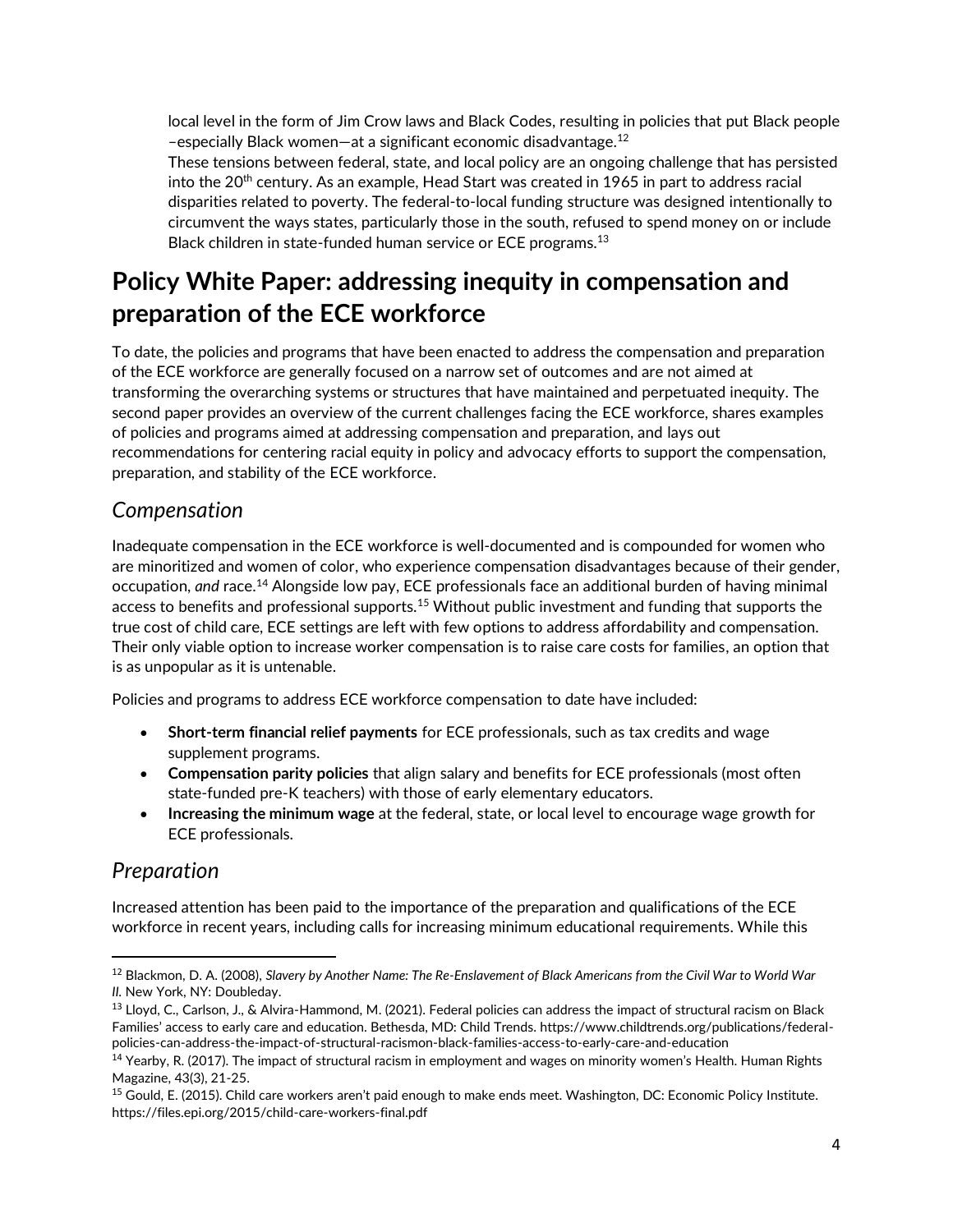shift in sentiment is encouraging—showing that the public has greater recognition of the skill needed to provide high-quality ECE services—it also obscures the historic and structural reasons behind the low minimum qualifications that currently exist for most of the workforce. The lack of rigorous qualifications for early educators reflects a fragmented and underfunded system based on centuries of public perception that providing care and education for young children is not a skilled profession, and that those who provide it — including women who are minoritized and women of color — are not deserving of adequate compensation.

Policies and programs to address ECE workforce preparation to date have included:

- **Scholarships and loan forgiveness programs** to help students afford the cost of continuing education and degree programs, sometimes in exchange for completing a certain number of years of service in a qualified setting.
- **Career pathways that provide a blueprint for career advancement** by aligning ECE competencies with training courses and stackable credentials that are tied to job roles or titles.
- **Apprenticeship programs for ECE educators** that combine classroom training (e.g., earning a CDA or AA) with on-the-job training.

# **Recommendations**

Confronting the ways that structural racism and sexism affect the ECE workforce is a challenging and longterm endeavor that will require changes in predominant cultural hierarchies, existing power relations, and policy. Making meaningful and sustainable changes that center racial equity and that do not put an undue burden on families – who already struggle to access and afford high quality child care – must also be accompanied by a commitment to equity, accountability standards, and significant public investment. In short, strengthening the compensation and preparation of the ECE workforce requires a multi-pronged and comprehensive transformation of the financing and structure of the ECE system that includes direct and targeted strategies to shift public perceptions about the value of ECE and to create equitable opportunities and compensation for ECE professionals—including those that level the playing field for ECE professionals who are Black and minoritized—that do not reinforce biases or inequities in their implementation.

The COVID-19 pandemic has highlighted the necessity of having a strong and equitable ECE system. Because of the pandemic, families have been unable to work, children have missed out on high-quality interactions and ECE environments, members of the ECE workforce have suffered personal and professional losses, and the economy has slowed. While troubling and damaging for many, this situation has resulted in shifts in public opinion regarding the value of child care that can serve as a catalyst to push policymakers, philanthropists, and other stakeholders to ensure that ECE is an essential component of our nation's infrastructure. As centuries of U.S. history show, these windows of opportunity for changing public perception, and in turn changing policies, are brief. Moving decisively and swiftly —while there is significant national attention turned to the issues of child care, the ECE workforce, and the economy—is important for disrupting the current status quo.

In this paper, we outline ten short- and long-term recommendations for policymakers, advocates, and funders to consider as they advance strategies and solutions to strengthen the ECE workforce. These recommendations aim to answer the key question posed for the commission of this work: How can racial equity be centered in policy and advocacy to support the compensation, preparation, and stability of the ECE workforce?

1. **Strategies must consider systemic barriers and create systemic changes.**